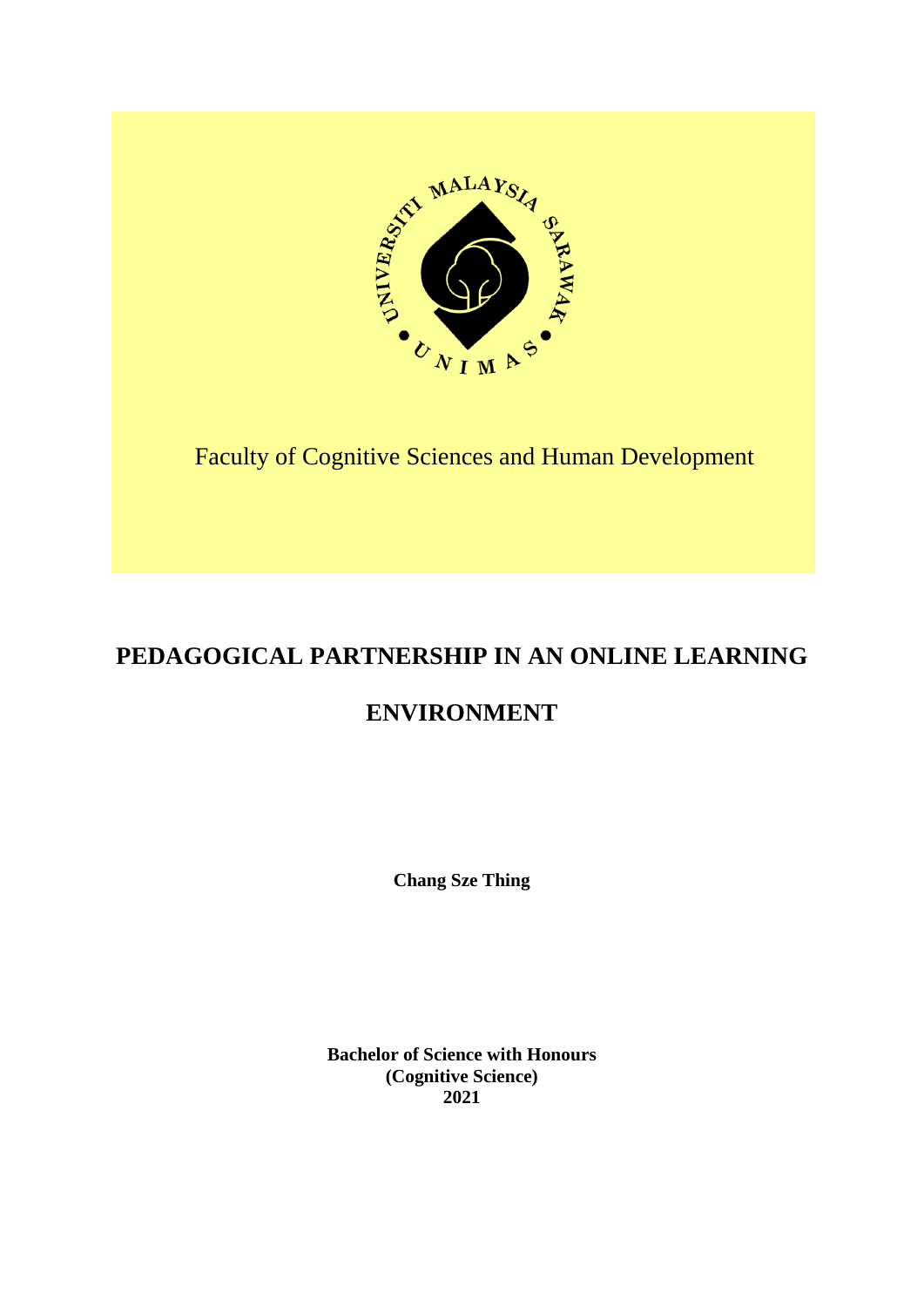# **UNIVERSITI MALAYSIA SARAWAK**

Grade: A-

☒ **Please tick one**  Final Year Project Report

**Masters** 

☐

 $PhD$   $\Box$ 

# **DECLARATION OF ORIGINAL WORK**

This declaration is made on the 18 day of JULY year 2021.

## **Student's Declaration**:

I, CHANG SZE THING , 65623, FACULTY OF COGNITIVE SCIENCES AND HUMAN DEVELOPMENT, hereby declare that the work entitled, PEDAGOGICAL PARTNERSHIP IN AN ONLINE LEARNING ENVIRONMENT is my original work. I have not copied from any other students' work or from any other sources with the exception where due reference or acknowledgement is made explicitly in the text, nor has any part of the work been written for me by another person.

18 JULY 2021

\_\_\_\_\_\_\_\_\_\_\_\_\_\_\_\_\_\_\_\_ \_\_\_\_\_\_\_\_\_\_\_\_\_\_\_\_\_\_\_\_\_\_\_\_\_\_\_\_\_\_\_

CHANG SZE THING (65623)

#### **Supervisor's Declaration:**

I, PROFESSOR DR. CHEN CHWEN JEN , hereby certify that the work entitled, PEDAGOGICAL PARTNERSHIP IN ONLINE LEARNING ENVIRONMENT was prepared by the aforementioned or abovementioned student, and was submitted to the "FACULTY" as a \*partial/full fulfillment for the conferment of BACHELOR OF SCIENCE WITH HONOURS (COGNITIVE SCIENCE), and the aforementioned work, to the best of my knowledge, is the said student's work

25 JULY 2021

Received for examination by:

Date:

(Professor Dr. Chen Chwen Jen)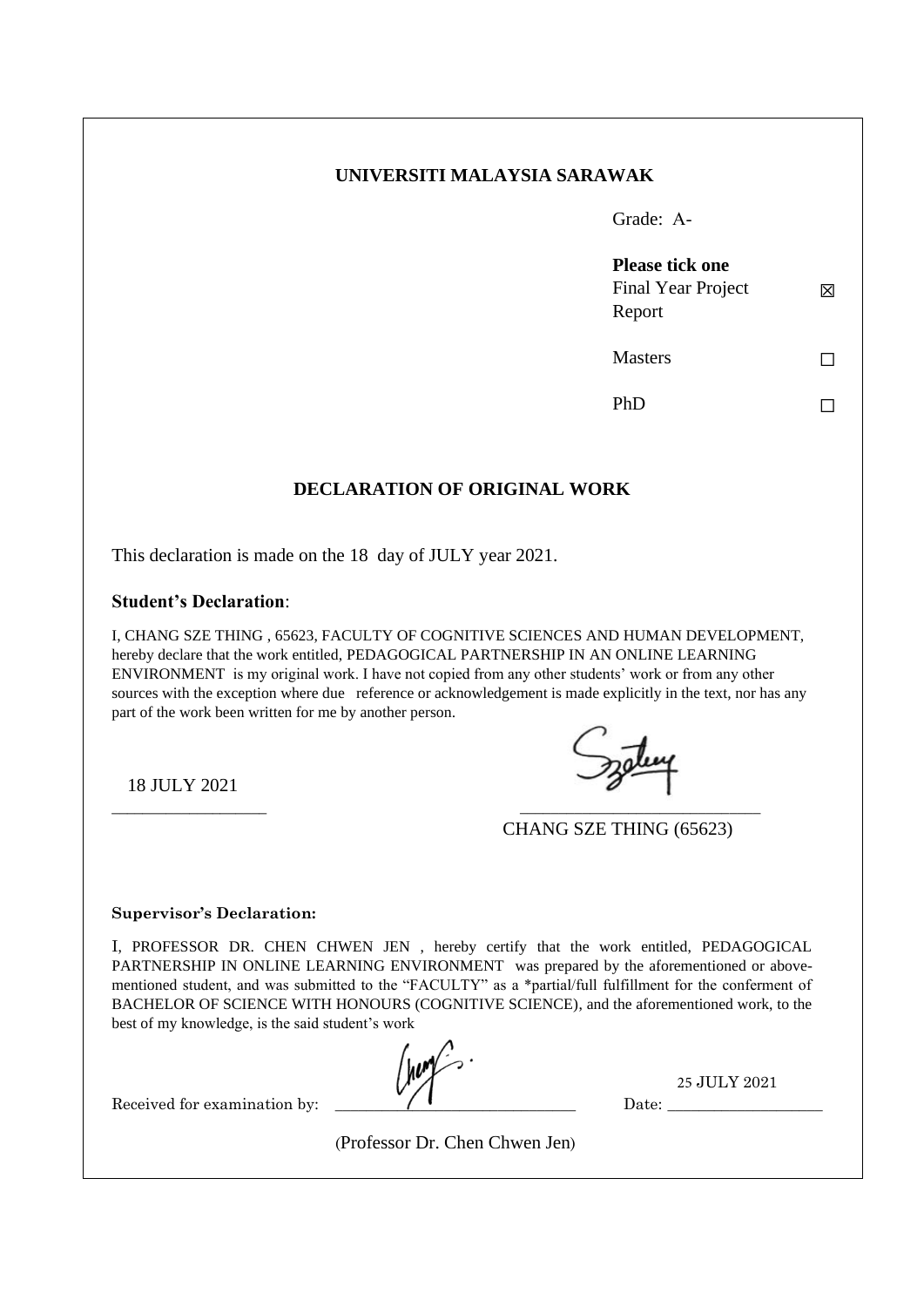I declare this Project/Thesis is classified as (Please tick  $(\forall)$ ):

| $\Box$ | <b>CONFIDENTIAL</b> | (Contains confidential information under the Official)<br>Secret Act 1972) $*$                  |
|--------|---------------------|-------------------------------------------------------------------------------------------------|
| $\Box$ | <b>RESTRICTED</b>   | (Contains restricted information as specified by the<br>organisation where research was done) * |
| ⊠      | <b>OPEN ACCESS</b>  |                                                                                                 |

I declare this Project/Thesis is to be submitted to the Centre for Academic Information Services (CAIS) and uploaded into UNIMAS Institutional Repository (UNIMAS IR) (Please tick  $(\langle \rangle)$ :

☒ **YES**

☐ **NO**

## **Validation of Project/Thesis**

I hereby duly affirmed with free consent and willingness declared that this said Project/Thesis shall be placed officially in the Centre for Academic Information Services with the abide interest and rights as follows:

- This Project/Thesis is the sole legal property of Universiti Malaysia Sarawak (UNIMAS).
- The Centre for Academic Information Services has the lawful right to make copies of the Project/Thesis for academic and research purposes only and not for other purposes.
- The Centre for Academic Information Services has the lawful right to digitize the content to be uploaded into Local Content Database.
- The Centre for Academic Information Services has the lawful right to make copies of the Project/Thesis if required for use by other parties for academic purposes or by other Higher Learning Institutes.
- No dispute or any claim shall arise from the student himself / herself neither a third party on this Project/Thesis once it becomes the sole property of UNIMAS.
- This Project/Thesis or any material, data and information related to it shall not be distributed, published, or disclosed to any party by the student himself/herself without first obtaining approval from UNIMAS.

| zalew                |                         |   |
|----------------------|-------------------------|---|
| Student's signature: | Supervisor's signature: | т |
| Date: 18 July 2021   | 25 July 2021<br>Date:   |   |

Current Address:

35, Taman Haji Baki, Jalan Kampung Haji Baki 93250 Kuching, Sarawak.

Notes: **\*** If the Project/Thesis is **CONFIDENTIAL** or **RESTRICTED**, please attach together as annexure a letter from the organization with the date of restriction indicated, and the reasons for the confidentiality and restriction.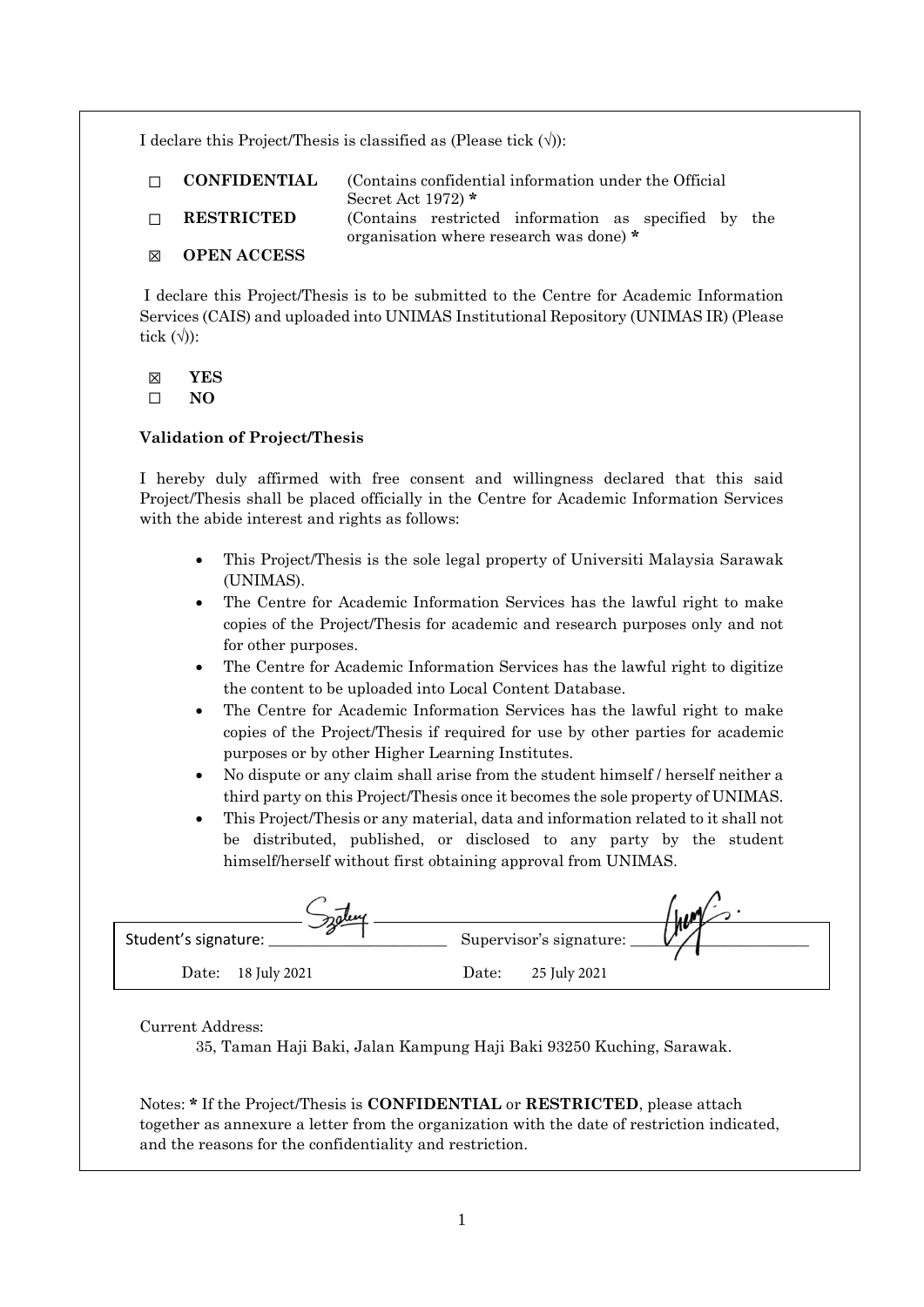# **PEDAGOGICAL PARTNERSHIP IN AN ONLINE LEARNING ENVIRONMENT**

CHANG SZE THING

This project is submitted in partial fulfilment of the requirements for a Bachelor of Science with Honours (Cognitive Science)

Faculty of Cognitive Sciences and Human Development UNIVERSITI MALAYSIA SARAWAK (2021)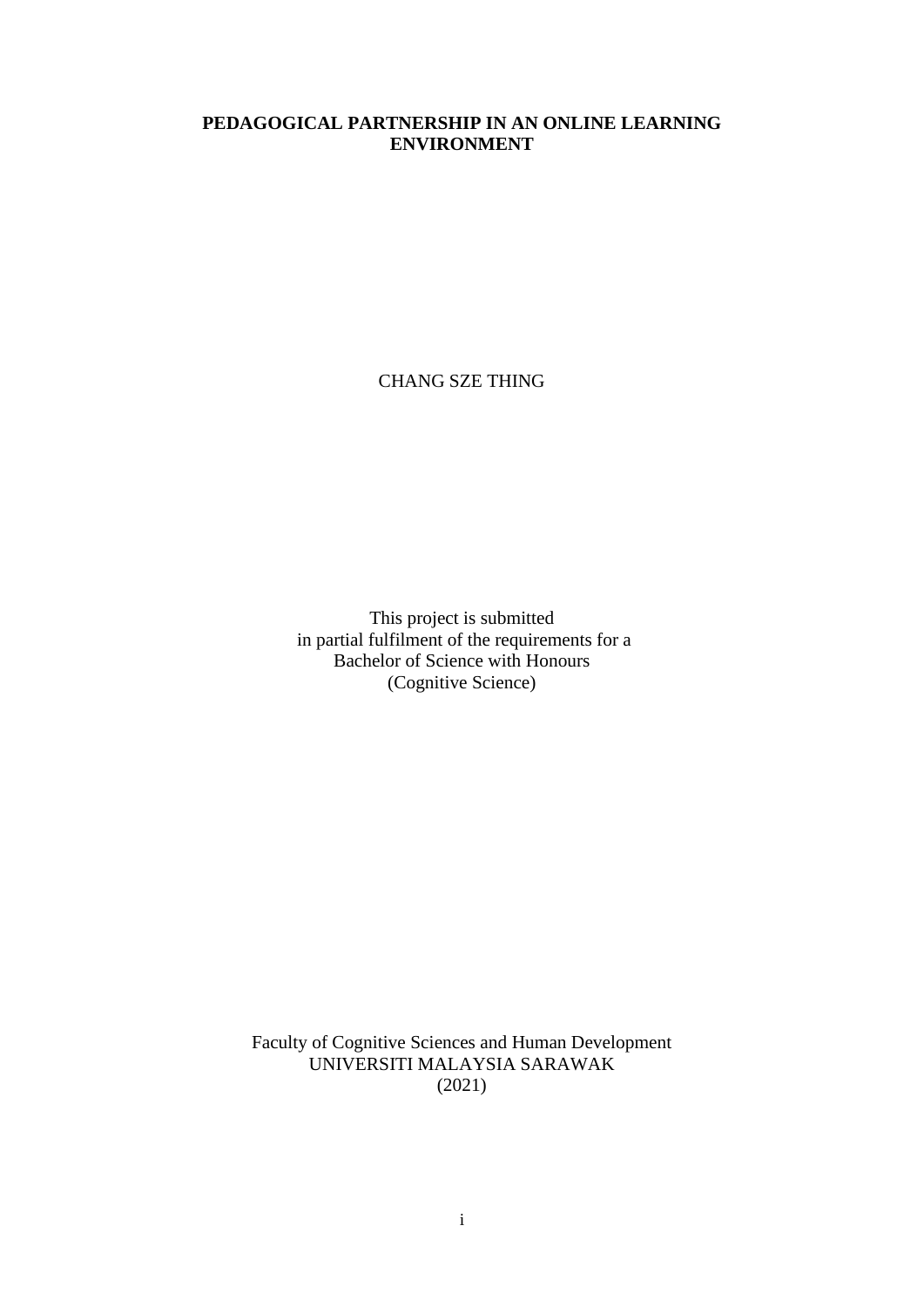The project entitled 'Pedagogical Partnership in an Online Learning Environment' was prepared by Chang Sze Thing and submitted to the Faculty of Cognitive Sciences and Human Development in partial fulfillment of the requirements for a Bachelor of Science with Honours (Cognitive Science).

Received for examination by:

(nomen) -----------------------------------

(Professor Dr. Chen Chwen Jen)

Date:

25 July 2021

**Grade**  $A-$ 

**A**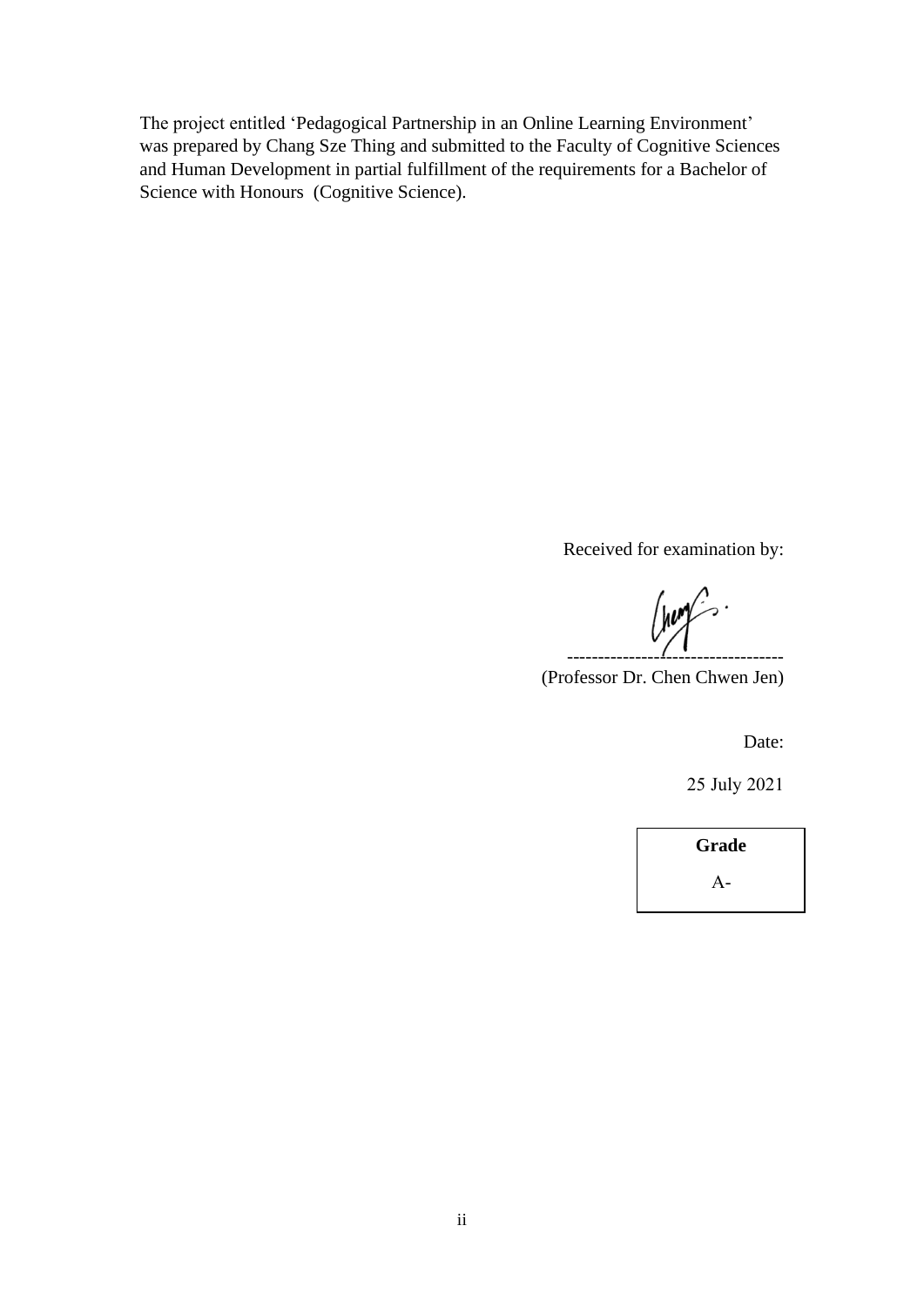#### **ACKNOWLEDGEMENTS**

First to my supervisor, Professor Dr. Chen Chwen Jen, I appreciate the time, effort, and guidance that you invested in me throughout this project. Thank you for believing in me and for encouraging me throughout this project. Without your constructive suggestions and assistance, this project would not have been possible.

 It is not easy especially during this pandemic of Covid-19. I would like to thank my friends and fellow classmates who lend me a hand until I complete this project.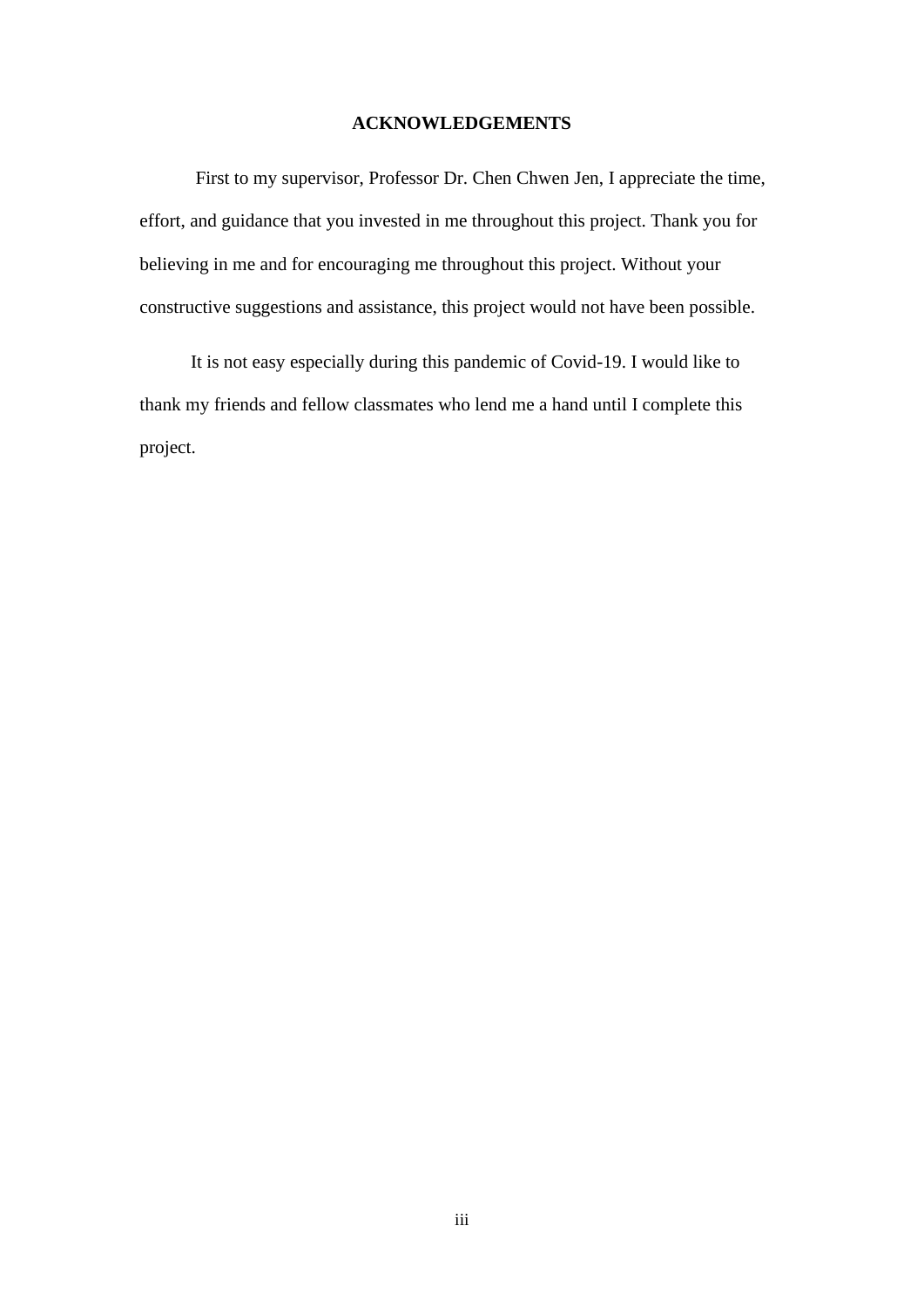# **TABLE-OF-CONTENTS**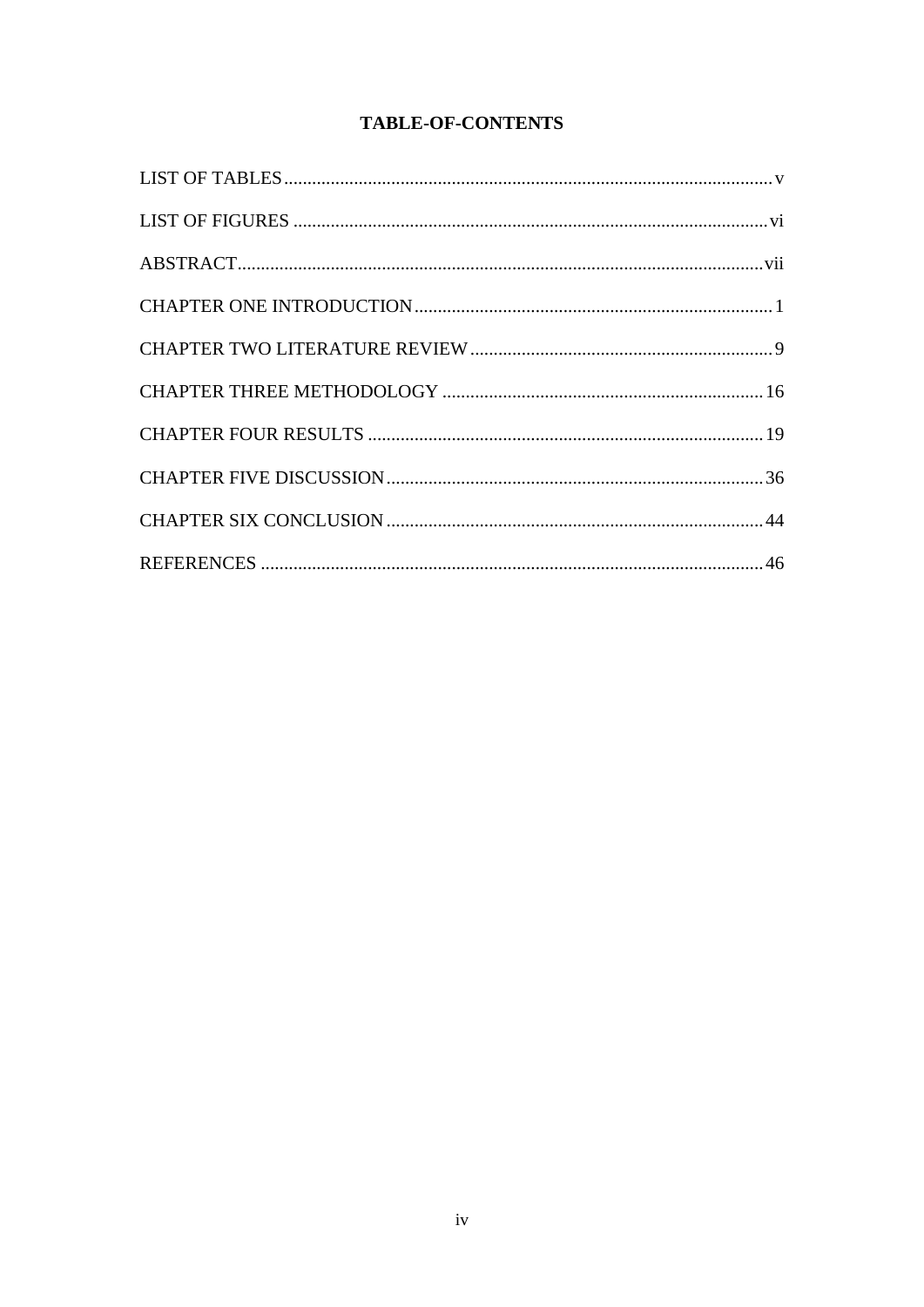# **LIST-OF-TABLES**

Table 1 Students attended in live class session from Week 3 to Week 8 ....................19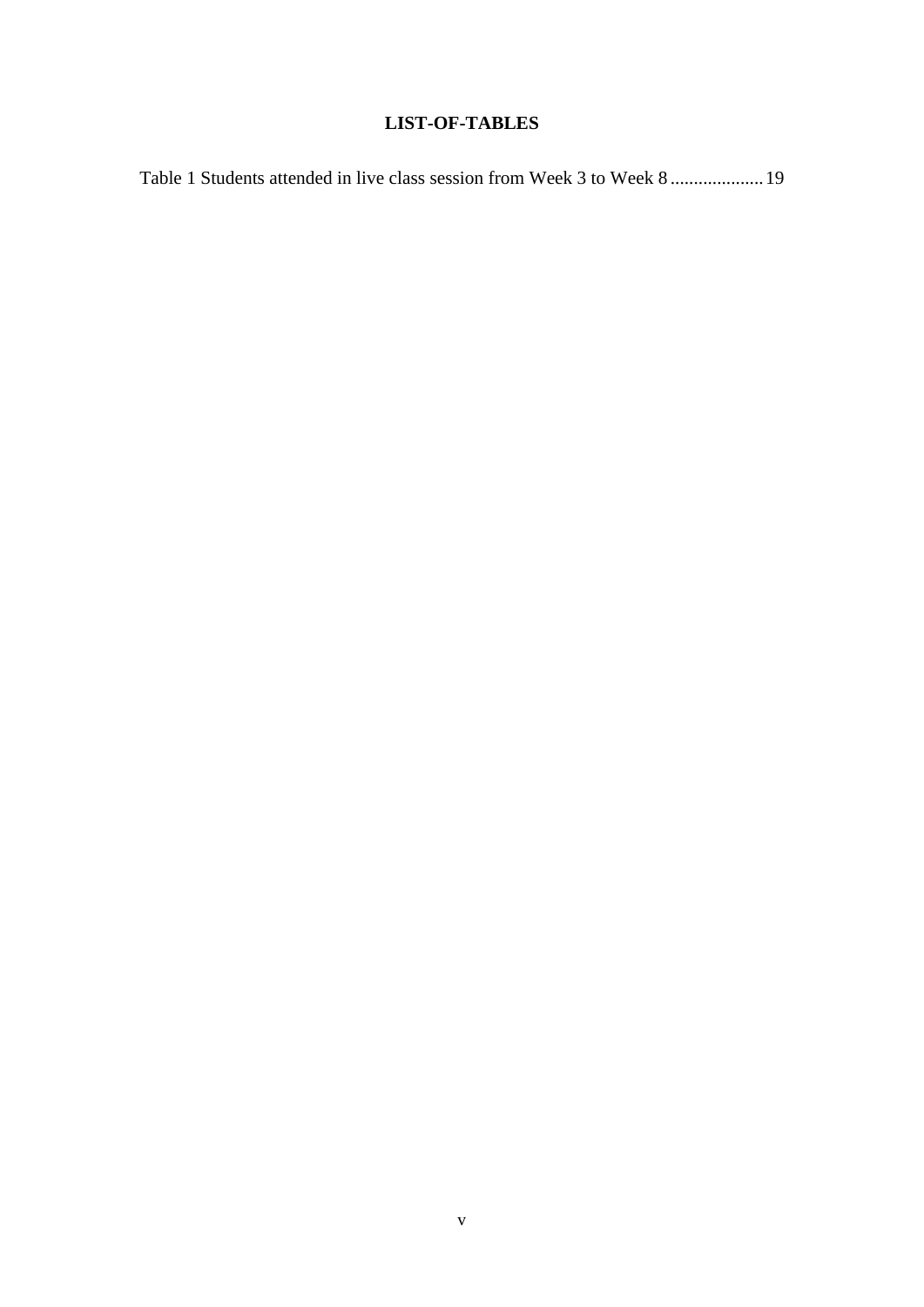# **LIST-OF-FIGURES**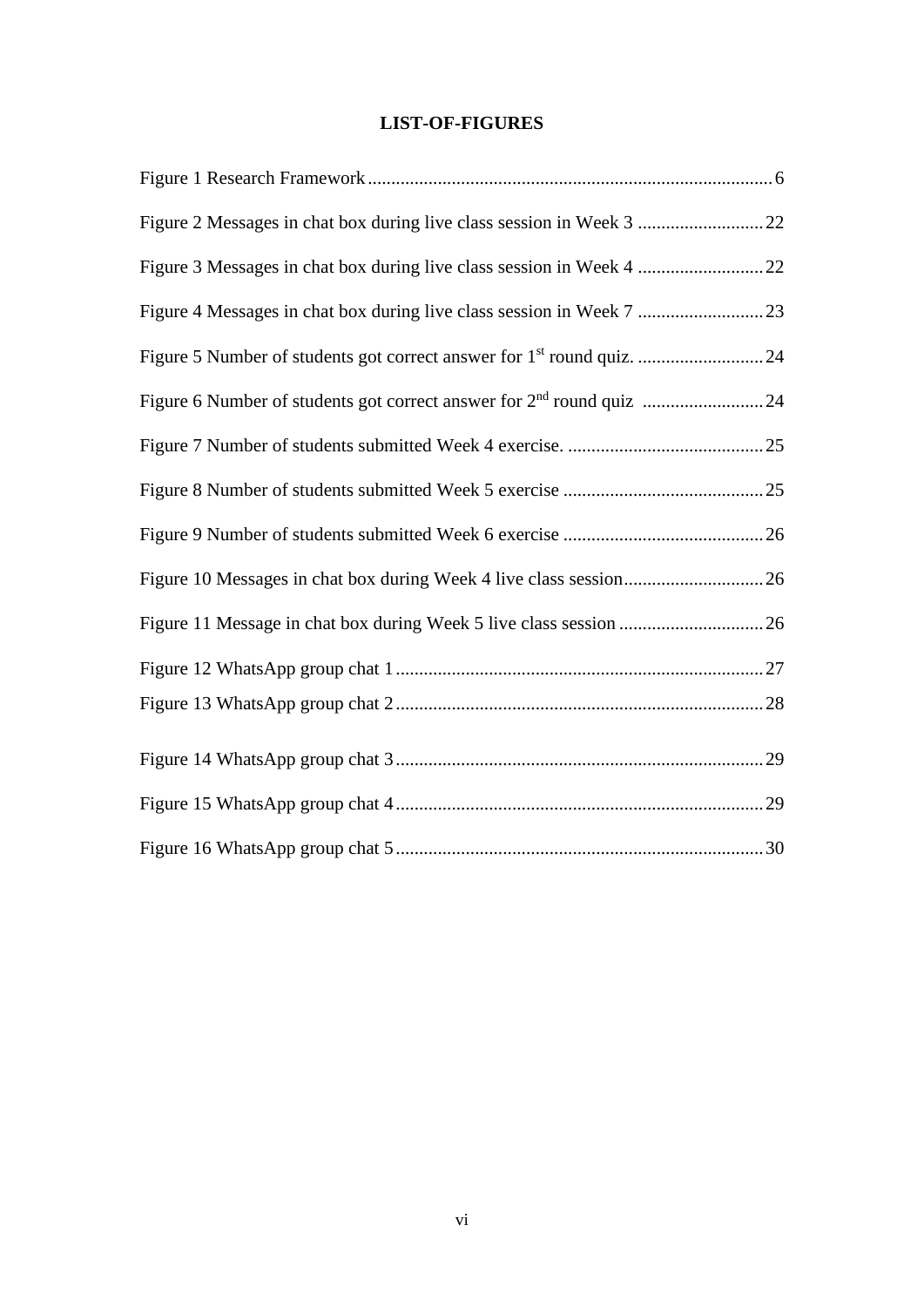#### **ABSTRACT**

Pedagogical partnership is a process that encourages collaboration between the lecturer and students to investigate the teaching and learning method or practice. This study is generally purposed to examine the online pedagogical practices in University Technology MARA (UiTM), Kota Samarahan during the pandemic of COVID-19. It involved the cooperation of a lecturer and a student partner who did not enrol in the focal course, to enhance the online learning environment for 42 university students enrolled in a course. A qualitative research method was conducted to observe the students' online learning behaviour and experience during the online learning. The findings show that both positive and negative students' experience as well as their behaviour during online learning. The findings were then explained through the reliable sense of presence and community, technology, and students' personalities. The study also provides valuable information on the role as a student partner and the challenges faced in the partnership. Some research ideas and suggestions to provide more understanding were also provided about his pedagogical partnership approach.

Keywords: pedagogical partnership, online learning environment, online pedagogical approach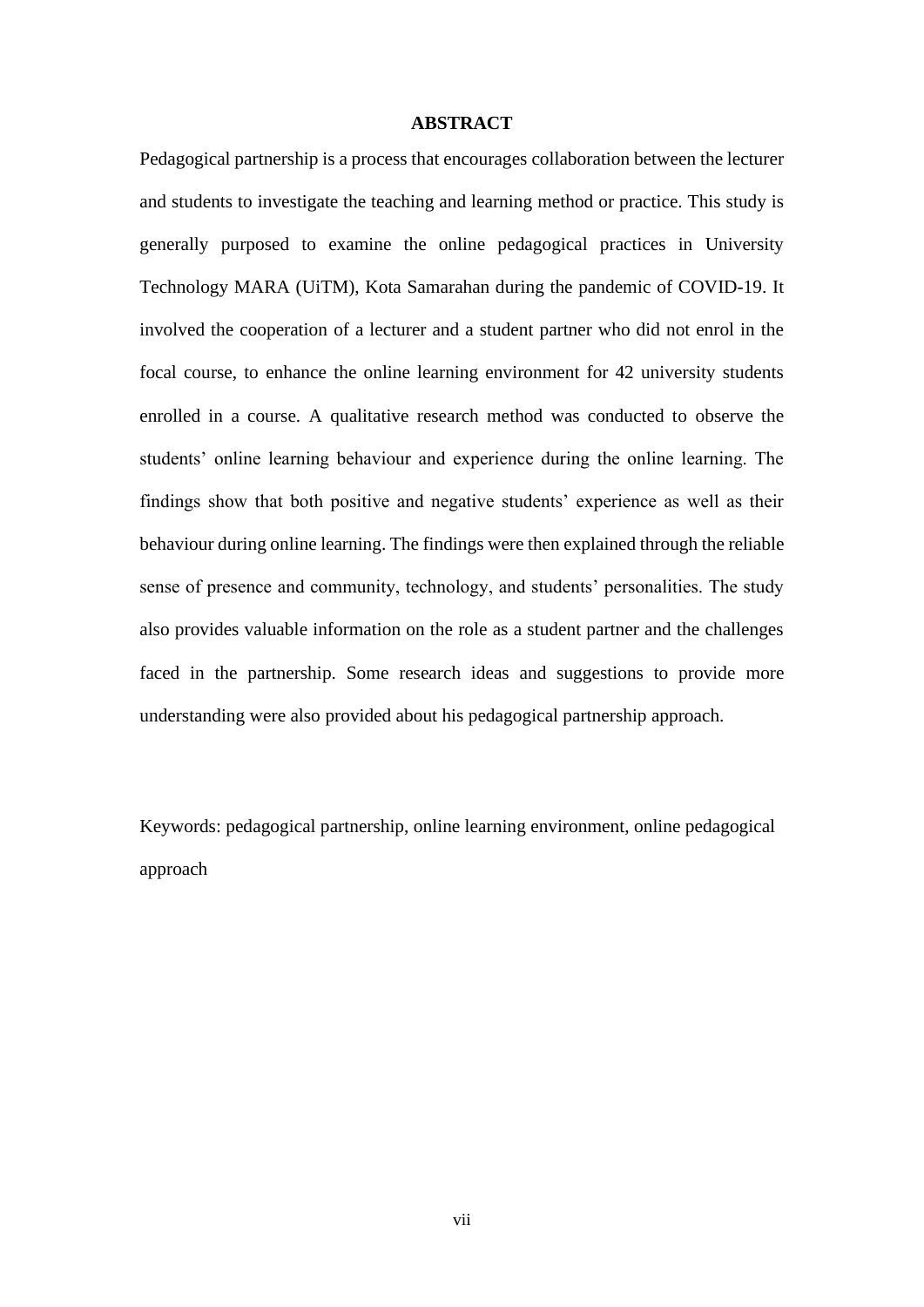#### **ABSTRAK**

Perkongsian pedagogi adalah proses yang mendorong kerjasama antara pensyarah dan pelajar untuk mengkaji kaedah atau amalan pengajaran dan pembelajaran. Kajian ini umumnya bertujuan untuk mengkaji amalan pedagogi dalam talian di Universiti Teknologi MARA (UiTM), Kota Samarahan semasa wabak COVID-19. Ia melibatkan kerjasama pensyarah dan rakan pelajar yang tidak mendaftar dalam kursus fokus, untuk meningkatkan situasi pembelajaran dalam talian untuk 42 pelajar universiti yang mendaftar dalam kursus ini. Kaedah penyelidikan kualitatif dilakukan untuk memerhati tingkah laku dan mengkaji pengalaman pembelajaran pelajar semasa pembelajaran dalam talian. Hasil kajian menunjukkan bahawa pengalaman pelajar positif dan negatif serta tingkah laku mereka semasa pembelajaran dalam talian. Penemuan kemudian dijelaskan melalui kepentingan rasa kehadiran dan komuniti, teknologi, dan keperibadian pelajar yang boleh dipercayai. Kajian ini juga menyediakan maklumat berharga mengenai peranan sebagai rakan pelajar dan cabaran yang dihadapi dalam perkongsian pedagogi. Beberapa idea dan cadangan penyelidikan juga disediakan untuk memberi lebih banyak pemahaman dan mengenai pendekatan perkongsian pedagogi ini.

Kata Kunci: perkongsian pedagogi, situasi pembelajaran dalm talian, pendekatan pedagogi dalam talian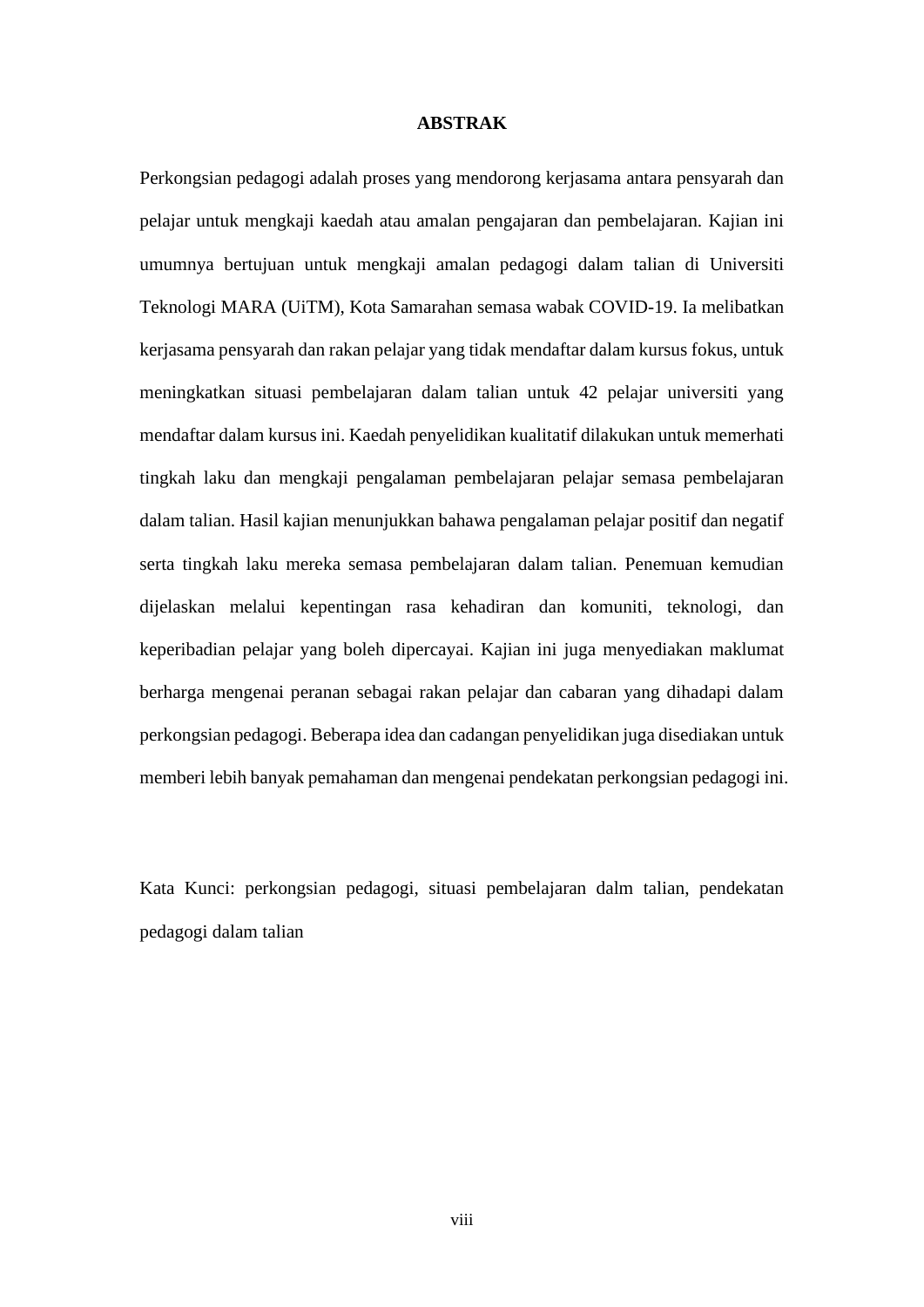#### **CHAPTER 1**

#### **INTRODUCTION**

## **1.1 Introduction**

This study is generally purposed to examine the online pedagogical practices during the pandemic of COVID-19. The project proposal had separated into three chapter which are Introduction, Literature Review and Methodology. In Chapter 1, the background of study was explained, and the problem statement is stated. A general objective is stated together with four specific objectives of this study and the research questions. In research framework, the whole process of the study is explained. Significance of study will explain about why this study is interested to be carry out and the scope of study is explaining about the how will the participants involved in the study, the duration of the study and the location of the study conducted. Limitations of study is explained about the limitation that will faced during the pedagogical partnership after discussing and get some information from the lecturer partner. In Chapter 2, the further explanation about the literature review is explained. The explanation had separate into five small parts which include pedagogical partnership, benefits of pedagogical partnership, the pandemic of COVID-19, online learning, and previous studies. In Chapter 3, the methodology of the study is explained. The parts that involved in methodology are description of setting, role of researcher in data collection process, data collection method, consent or ethical issues in research, description of participants selection, description of type of data collected and analysed, and research timeline. In Chapter 4, the findings of the results are listed and categorised. All the findings of the objectives are listed down with some support of diagrams. In Chapter 5, the results are discussed in detail with the support of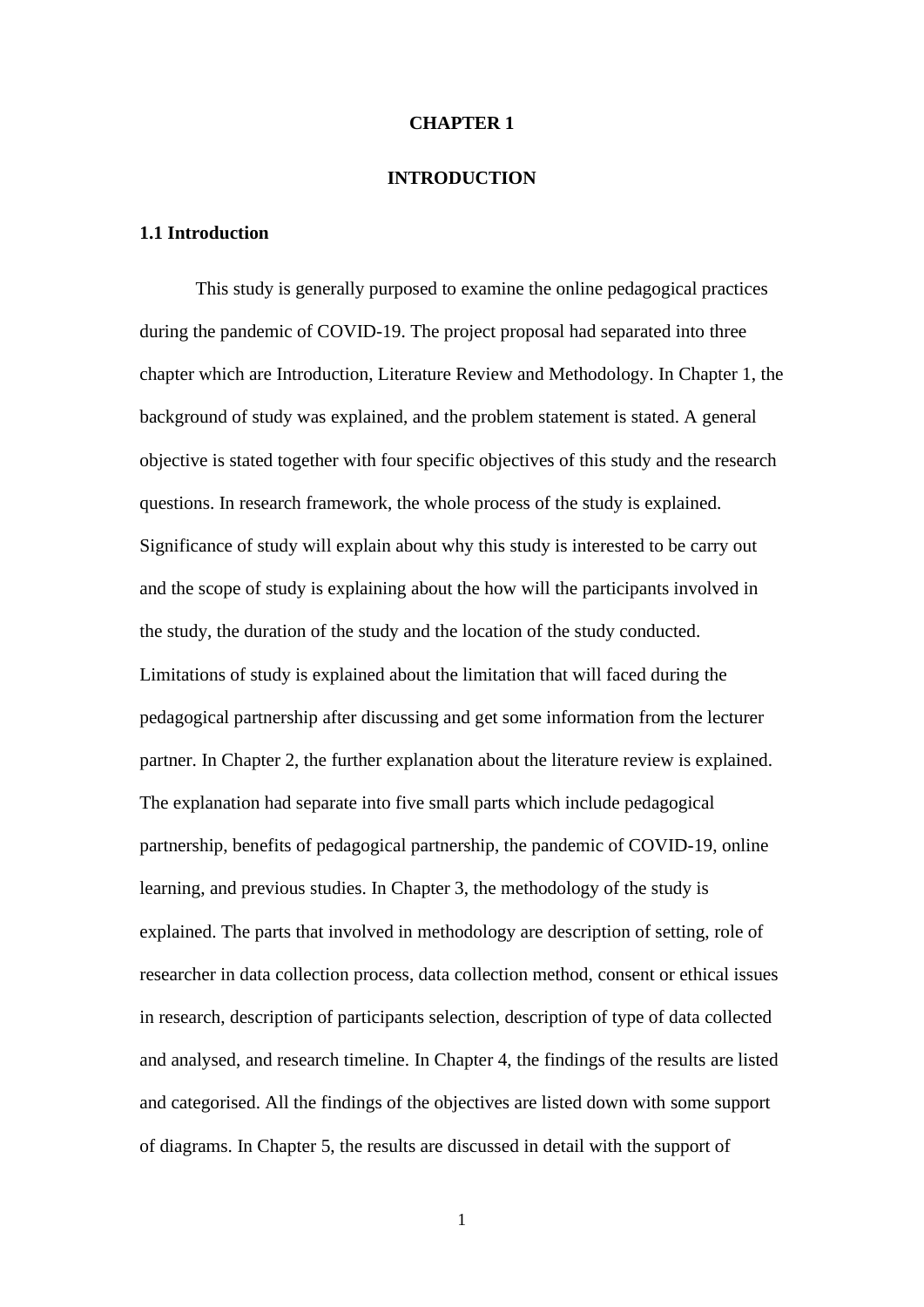research. The explanation is according to the findings in Chapter 4. In Chapter 6, the conclusion of the study is concluded with the significant finding, recommendations and suggestions provided.

# **1.2 Background/Context**

Pedagogy is defined as the method and practice of teaching (What is pedagogy, 2018). When talking about the pedagogy of teaching, it refers to the ways' teachers deliver the content of the curriculum to their students. Pedagogical Partnership can be defined as the collaboration of students and academic staffs in the teaching and learning process. According to Lorna, Susan, Hilary, and Pamela (2018), students who involved in pedagogical partnership will as the course consultants engaged in the process of teaching and learning. Students are allowed to give feedbacks and positive approaches or strategies to enhance the teaching and learning process.

Different ways of Pedagogical Partnership had implemented in western countries and studies showed that it brings benefits not only for the academic staffs, faculty and the students (Cook-Sather, 2016, 2017; Bovill, Felten & Cook-Sather, 2014). Throughout the Pedagogical Partnership, students were able to create brave space (Cook-Sather, 2016), build a sense of belonging and create a trusting classroom community (Cook-Sather, 2017), enhance learning experience and positive wellbeing (Jennifer & Harry, 2019). According to Bovill, Felten and Cook-Sather (2014), partnerships tend to make both students and faculty more thoughtful, engaged, and collegial. They had identified three clusters of outcomes from this partnership which included engagement, awareness, and enhancement. Hence, pedagogical partnerships able to increase engaged learning and reframe the traditionally hierarchical structure of teacher-student relationships (Cook-Sather, Melanie & Anita, 2014).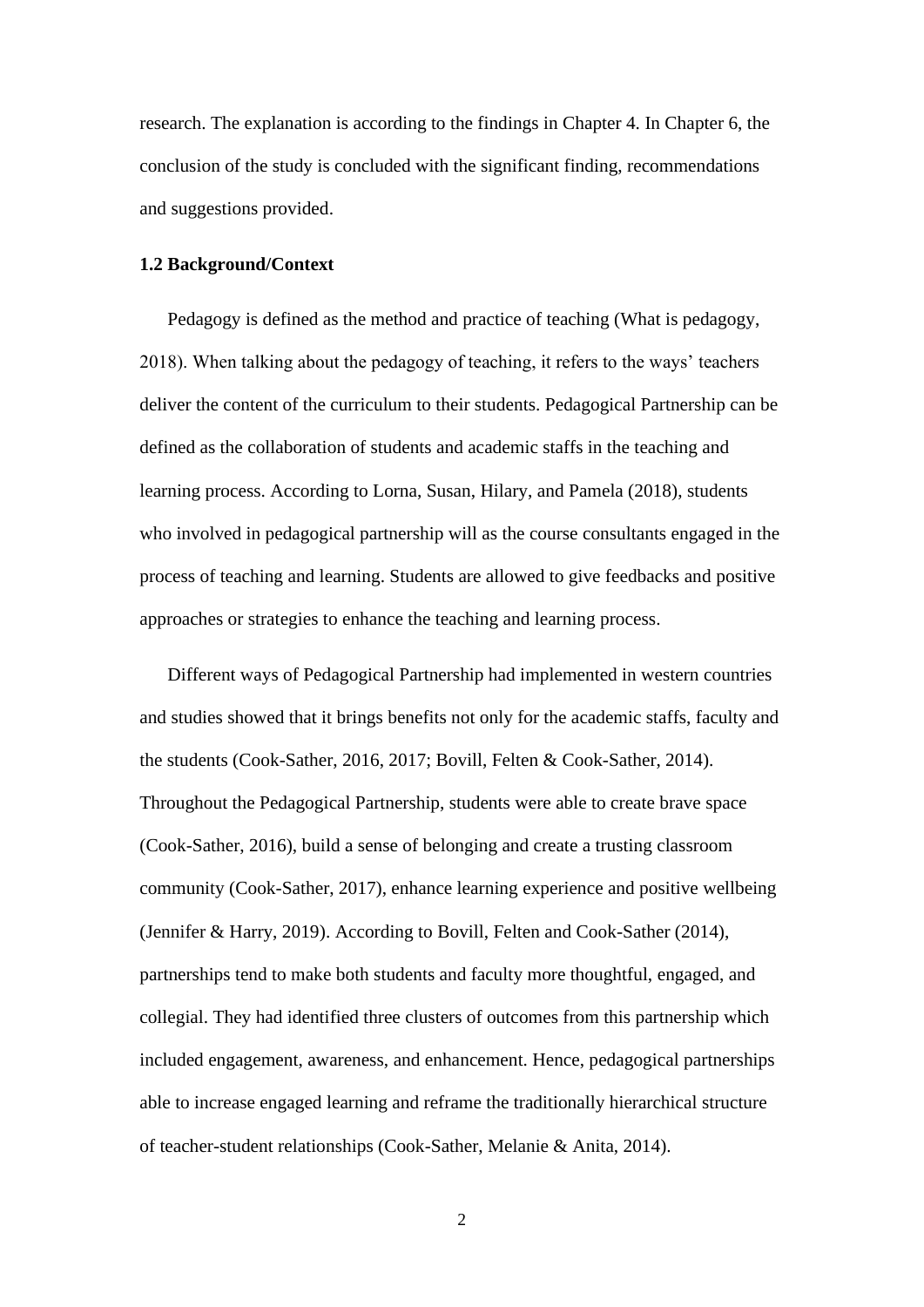Online learning is education that takes place over the Internet and its often referred to e-learning (Joshua & Ph, 2020). Unlike physical classroom teaching and learning, online learning will encounter resources such as e-books, videos, lecture recording, discussion forums, live class session and so on. Online learning is a new pedagogy for new generation (Gabi et al., 2015). However, not every Higher Education implemented online learning for their universities. Because lack of the experiences in online learning, extra stresses and workloads will be effects students, teachers, and faculty (Chrysi et al., 2020; Ida, 2020). According to a study, three main things that lecturer and faculty have to contribute to have a better experience on online learning are the learning design, teacher presence and assessment (Chrysi et al., 2020). Students who just experienced online learning will worried that universities are not able to provide support that they need. Unlike physical classroom learning, students can direct ask questions or solve their problems face-to-face with the teachers. When going through online learning, everything can only use technology like video call, email, or WhatsApp to get helps and advice from the teachers. to avoid students feeling worried and helpless, a support team has to be built to support the students (educations.com, 2020).

During the pandemic of COVID-19, pedagogy activities which forced to be move fully online had brings extra stresses and workloads for the academic staff and faculty in university (Chrysi et al., 2020). As during this periods, online learning is the best platform to keep learners engaged and safe by maintaining the social distancing. In India, government India has initiated different online learning platforms to ensure the pedagogy able to continue (Pravat, 2020). The online learning platforms that the government of India initiated can be recognised by UNESCO and World Bank. Same as some of the other countries, the most important challenge that Malaysia faced on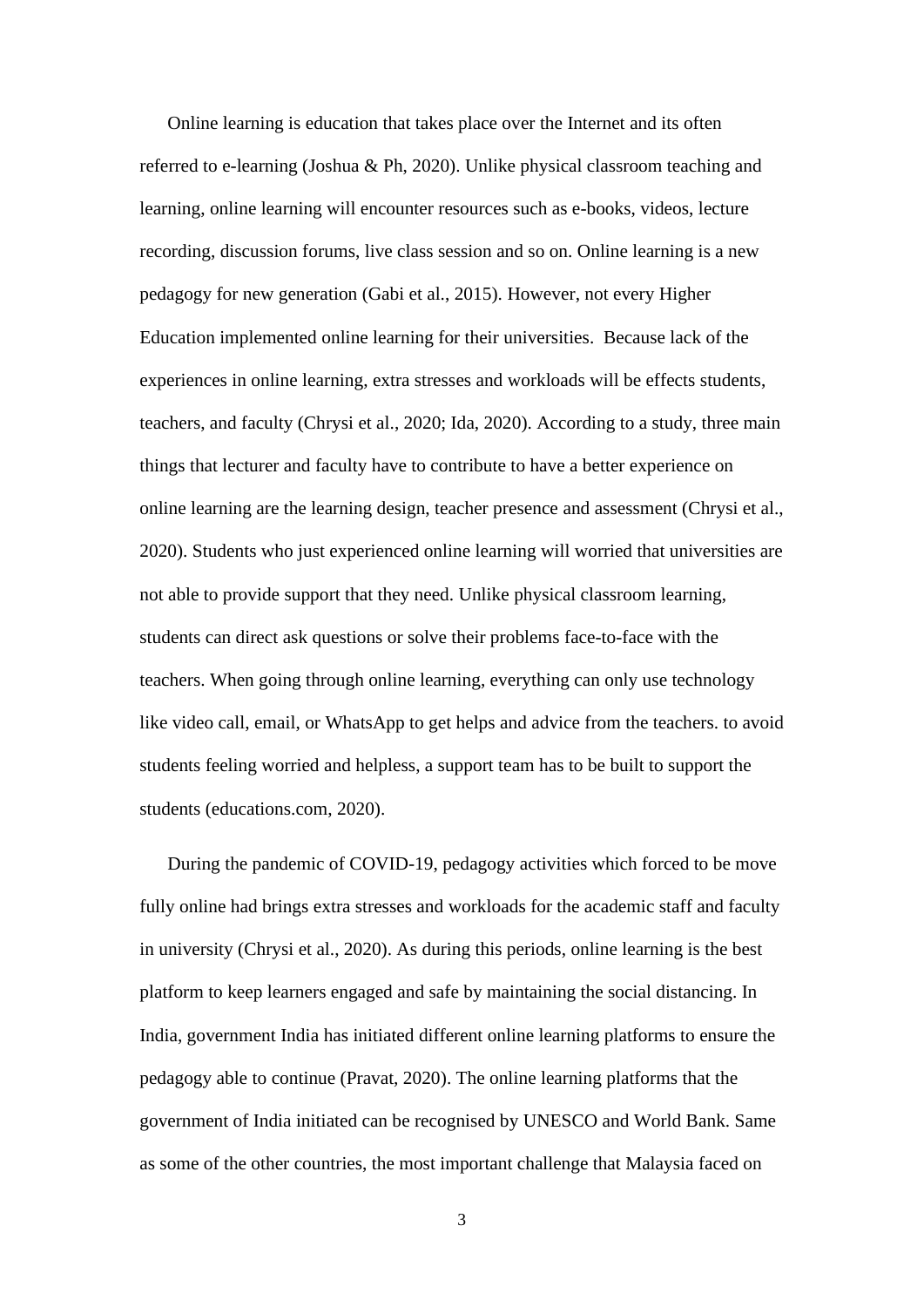online learning is the internet access problem. Many strategies had implemented by The Education Ministry Malaysia such as improve the internet access for schools, implement a pilot project for mobile device ownership which involved 150,000 students in 500 schools, digital textbooks, and educational videos (Rahimy, Tarrence, & Martin, 2020).

#### **1.3 Problem Statement**

Pedagogical Partnership was started in 2007. Many studies about this Pedagogical Partnership only studied about the classroom-based (Cook-Sather,2016, 2017; Ana, 2017; Victoria & Kirsten, 2017), not about the online learning which can also know as e-learning. However, a challenge happened and forced all the pedagogy activities must move online.

The outbreak of pandemic COVID-19 in Malaysia with the first COVID-19 positive case on January 25, 2020 (Ain et al., 2020). The continuous increase of positive cases cause the Malaysia Government enforced a Movement Control Over started on March 18, 2020. The enforced of Movement Control Order (MCO) related to the restriction of movement of people into or out of an area and this affected the normal daily life.

During the pandemic of COVID-19, pedagogy activities are forced to move online. Students and teachers must undergo online learning. As students in Malaysia are mostly not use of leaning online, hence a lot of challenges will faced by the students and teacher. Unlike the learning and teaching through the physical classroom, students and teachers are now forced to learn and teach through the online platforms. Many challenges and uncertainties such as communication and interactions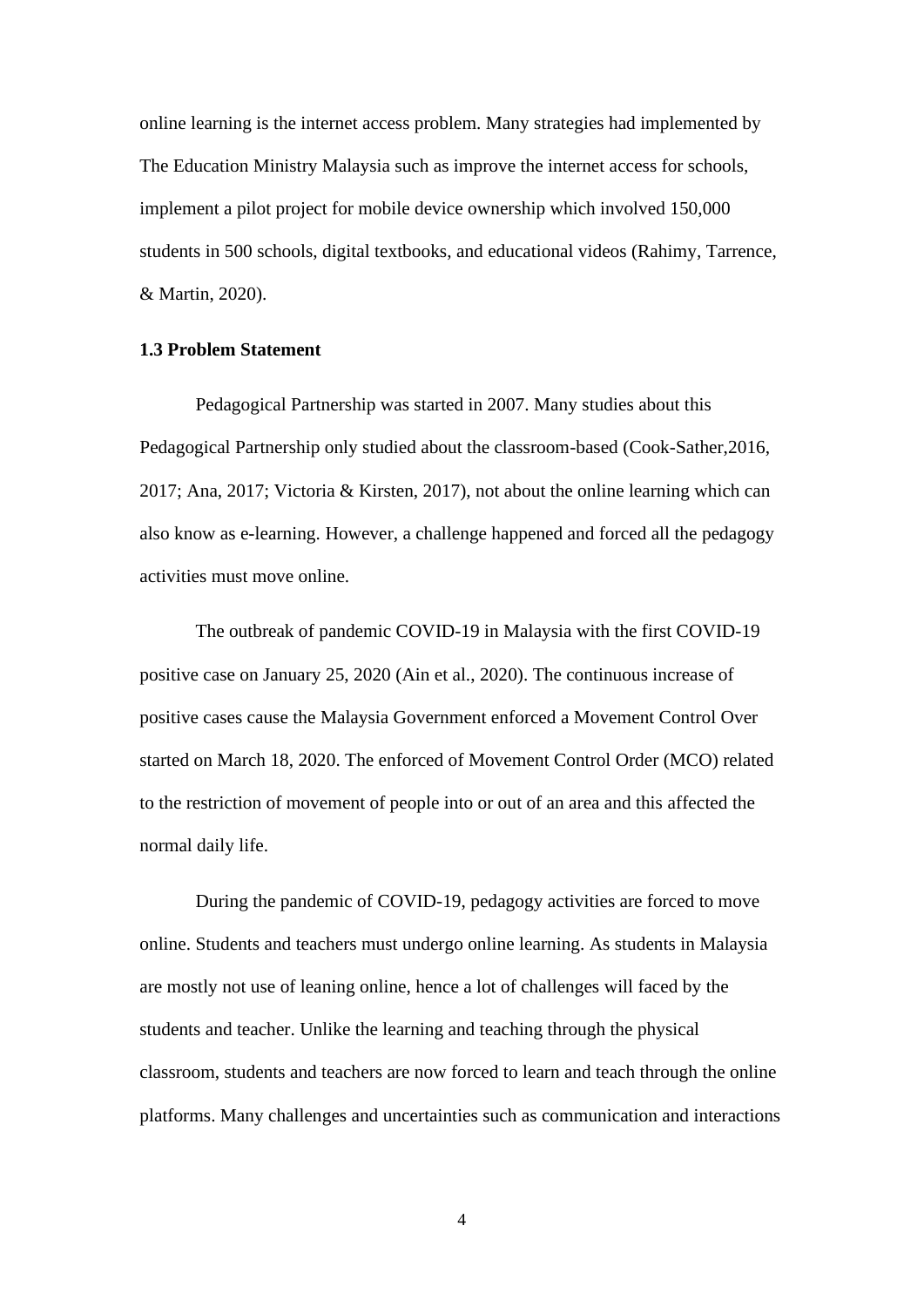between students and teachers, exams and assignment, and internet connection problem will be faced during online learning.

# **1.4 Objectives & Research Questions**

## 1.4.1 General Objective

The main objective of this study is to examine the online pedagogical practices employed in course ELC 121 Integrated Language Skill which was implemented in UiTM, Kota Samarahan during the Covid-19 pandemic.

# 1.4.2 Specific Objectives

- 1. To examine students' behaviour in their online learning.
- 2. To examine students' experiences in their online learning.
- 3. To reflect on appropriate strategies to improve the students' online learning experiences.
- 4. To identify the challenges faced during the partnership.

## 1.4.3 Research Questions

- 1. What are the students' behaviours in their online learning?
- 2. What are the students' experiences in their online learning?
- 3. What are the appropriate strategies to improve the students' online learning?
- 4. What are the challenges faced during the partnership?

## **1.5 Research Framework**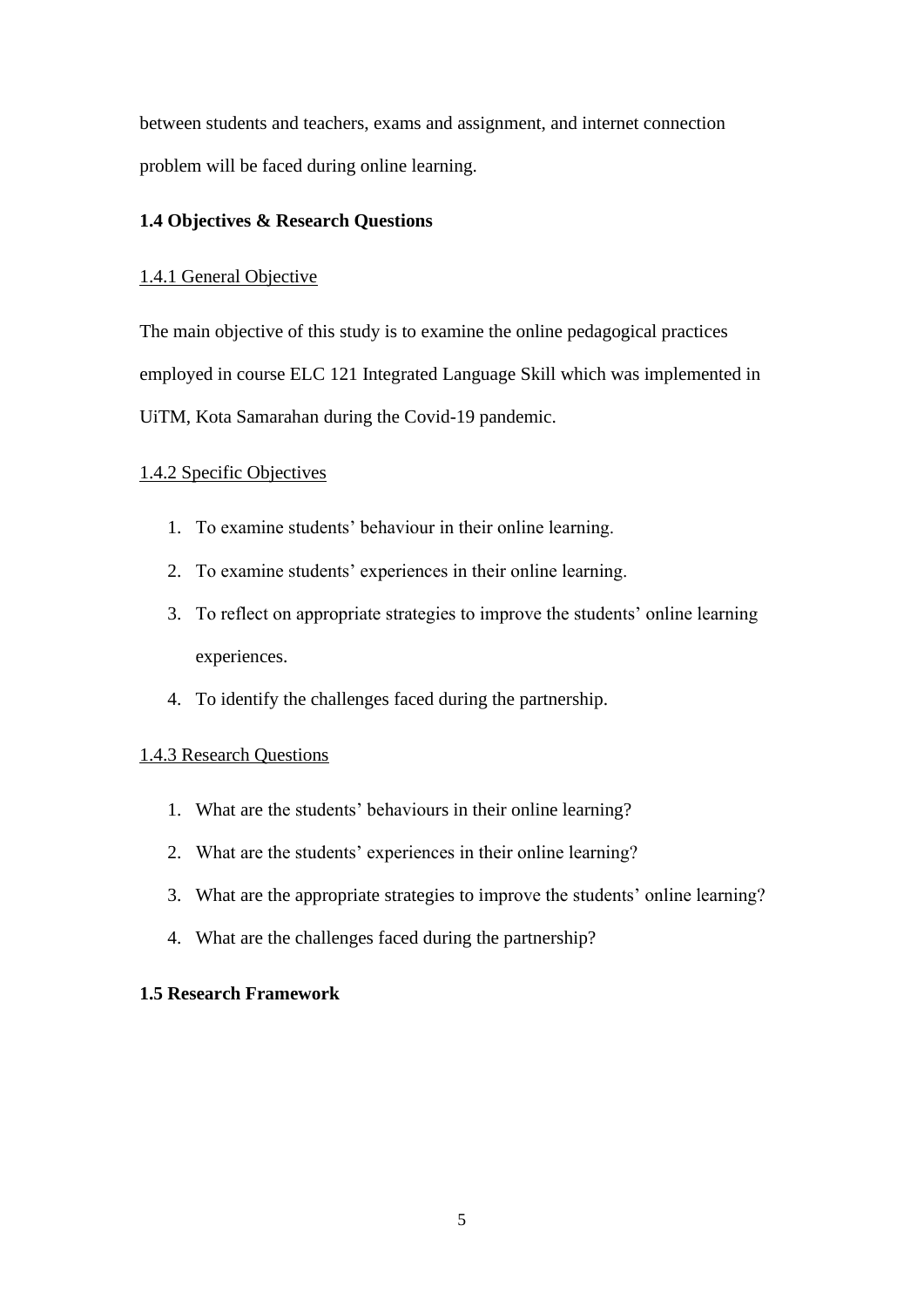

*Figure 1.* Research framework

This study was conducted on a full online course implement in UiTM, Kota Samarahan. Pedagogical Partnership between researcher (student partner) and a lecturer partner from UiTM, Kota Samarahan. This study is carrying out to examine the students' behaviours and experiences during the online learning. The data was collected through observation during and after the online learning class. Reflection has done after every class and appropriate strategies were suggested and commented to the lecturer partner to improve the students' experience during the online learning. Besides, the challenges that faced during the pedagogical partnership have been recorded by the researcher for further references to improve the pedagogical partnership in online learning.

#### **1.6 Significance and Scope of the study**

From this study, students or educators especially lectures in UNIMAS will get practical information about how the pedagogical partnership able to implement in online learning environment. The findings from this research also can be used to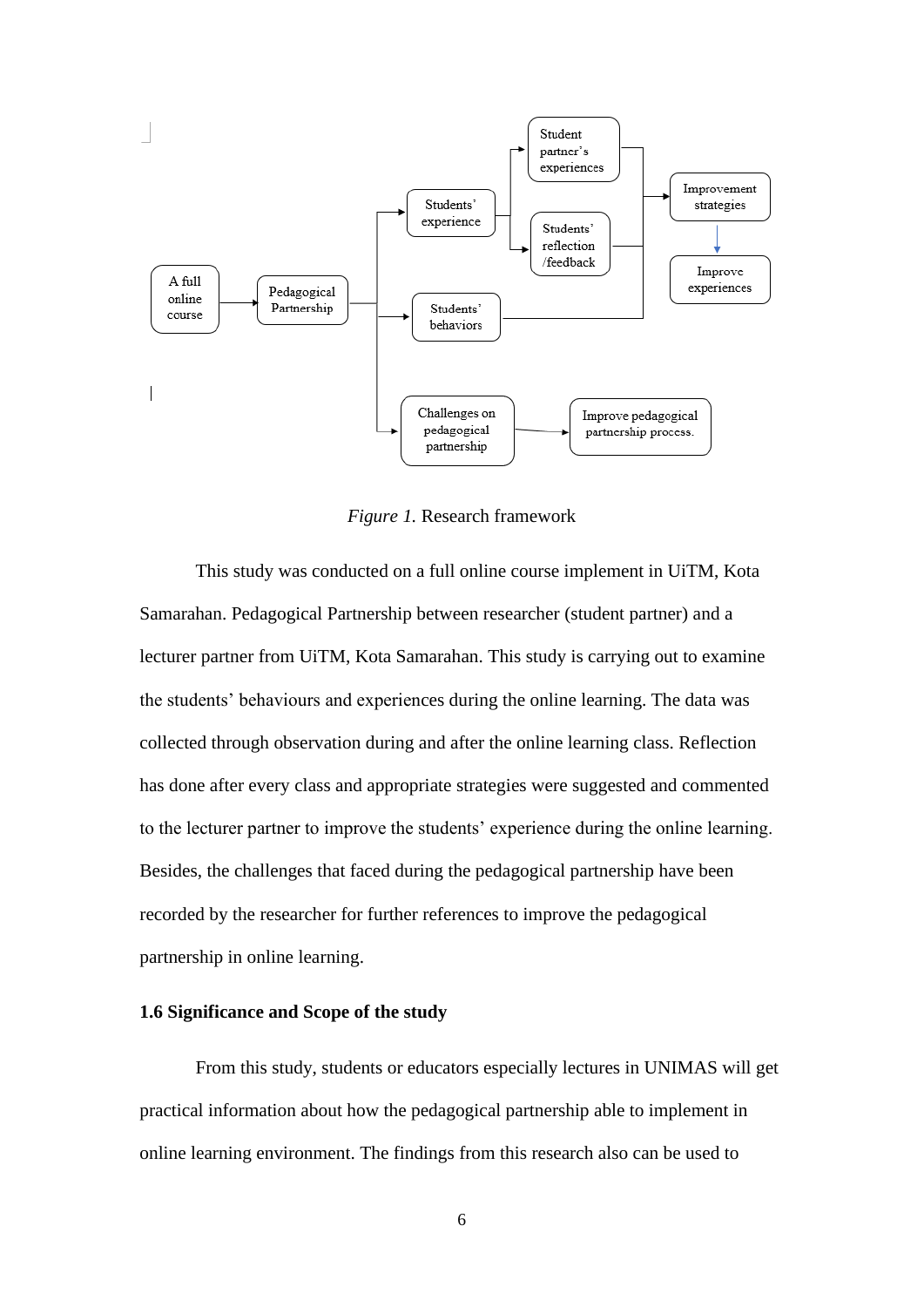facilitate students and lecturers who would like to implement pedagogical partnership for certain online course and propose a feasible pedagogical partnership practices for future replication. The findings of this study will be obtaining the students' perspective which can be used for future implement pedagogical partnership to improve the online pedagogy.

The course that chosen for this study is ELC 121 Integrated Language Skill which implemented in UiTM, Kota Samarahan during the pandemic of COVID-19. This is the first level of English language courses that requested students in UiTM, Kota Samarahan to take. The objectives of this course are to provide students a basic of English language. Students who enrolled this course learn about the grammar, vocabulary, comprehension, reading and speaking skills. The study with the chosen class was implemented for one semester which is around 7 weeks not including semester break and exam weeks. The number of students who involved estimated were 40 of them in a class.

#### **1.7 Limitations of the study**

There are some of the limitations of the study after researcher have discussing and understanding the teaching and learning methods in UiTM, Kota Samarahan with the lecturer partner. First, the learning system in UiTM, Kota Samarahan is totally different from what in researcher's university. In UiTM Kota Samarahan, the lecturer is using Google Meet as their live classroom session, and they used Google Classroom as the platform for them to upload their lecturer notes and slides. Second, they do have an actual online platform, U Future to allow lecturer to upload their notes and slides. U Future is a platform which functioning somehow like the online platform, eLEAP in University Malaysia Sarawak. However, this system is not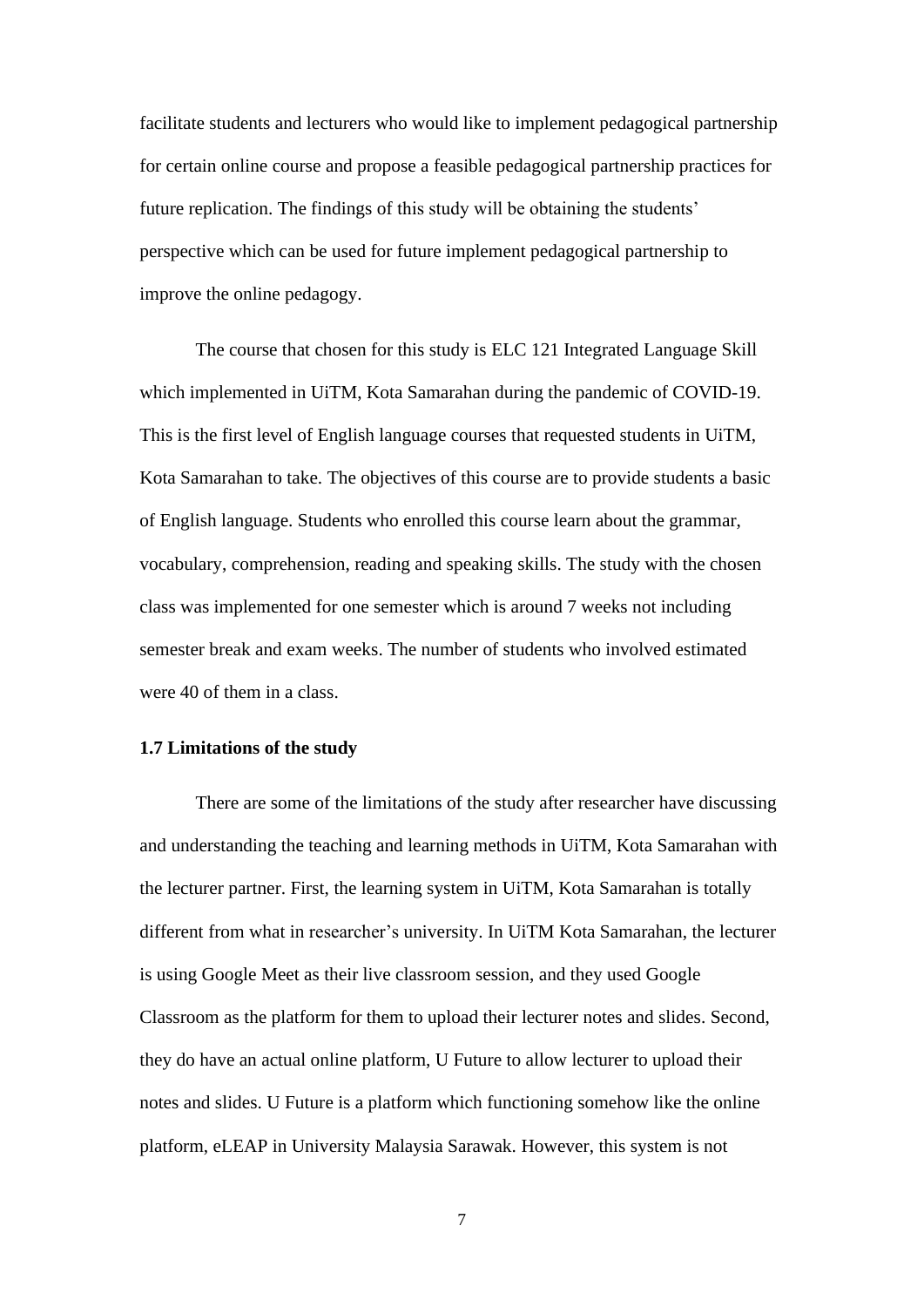functioning well and causes the lecturers seldom use this platform for the teaching process. Third, it is difficult to track the students' activities. Unlike the online platform used in University Malaysia Sarawak, UiTM does not have any platform to be use and able to track the online activities of their students. The only way that lecturer able to know the students' activities are from the attendance lists, the live session class and through the WhatsApp group chat.

#### **1.8 Operational Definitions**

1. Pedagogical Partnership - A collaboration of students and academic staffs in the teaching and learning process.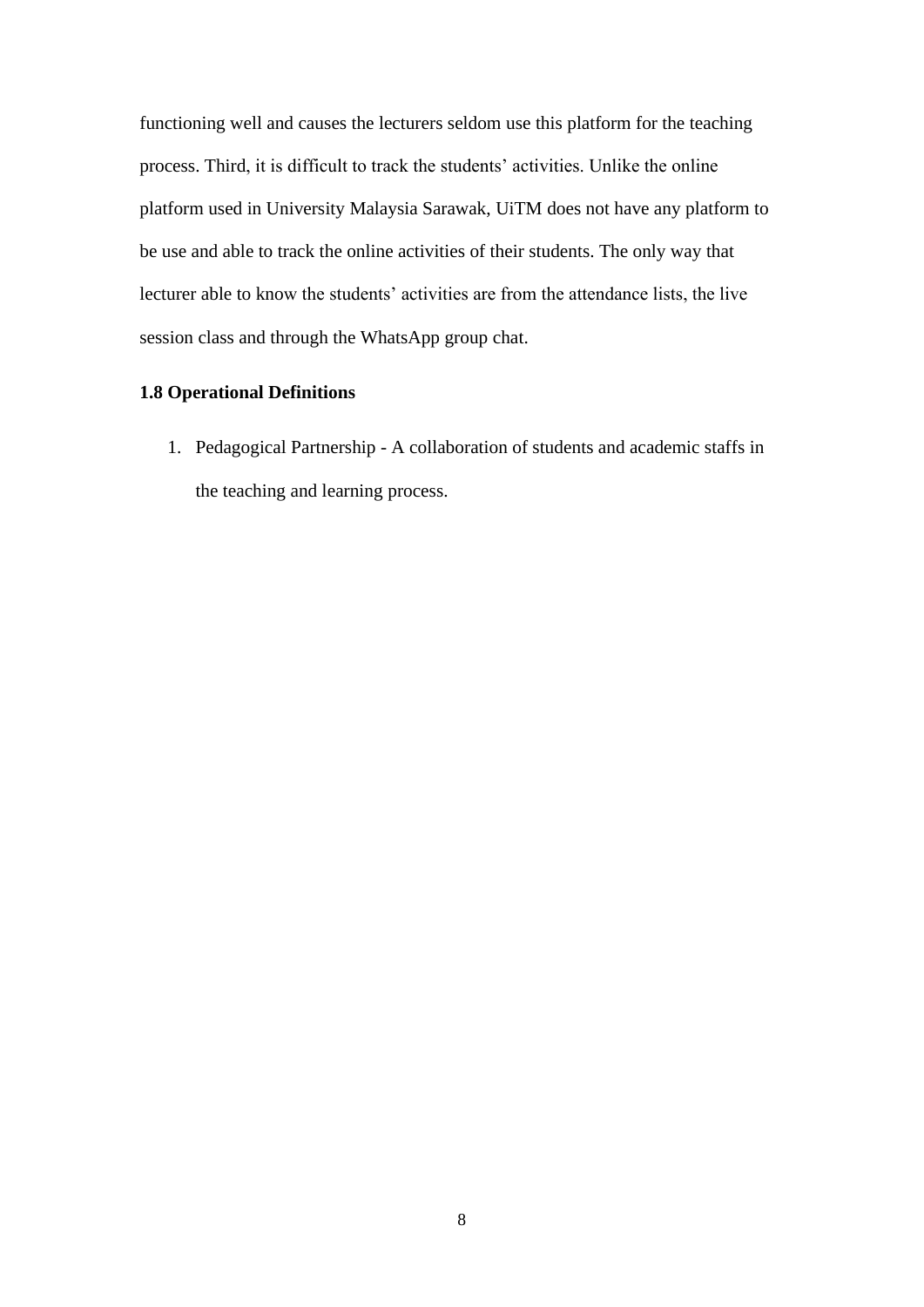#### **CHAPTER 2**

#### **LITERATURE REVIEW**

#### **2.1 Pedagogical Partnership**

What is Pedagogy? According to Tes (2018), pedagogy is defined as the method and practice of teaching, including the teaching styles, theories, feedback, and assessment. Another word, it refers to the ways that teacher's deliver the content of course to their students. Teachers have to identify the best ways that they able to use to deliver the content of course. The pedagogical approaches can be break into four different categories which are behaviourism, constructivism, social constructivism, and liberationist. Teachers have to identify and choose the pedagogical approaches that they want to use during the pedagogy process.

Pedagogical Partnership is a large and complex area which both teaching and learning are conceptually and in practice (Mick, Abbi, & Kathy, 2014). According to Mick, Abbi, and Kathy (2014), pedagogical partnership is highly contextual and influenced by many factors, such as the experiences, the culture and history, the social and political context between students and staff, and faculty. Three different examples were given as to compare the differences of understanding 'partnership'. First example, in UK Quality Code for Higher Education, the Quality Assurance Agency (QAA) defined that partnership as students and staff work together, able to communicate openly and shared goals and values. It is a mature relationship between students and staffs who implemented this partnership. Second example, The National Union of Student's (NUS) defined that partnership not only investigates students with the knowledge and learning, but also the power of co-create. According to them, partnership means students and staffs are able to share their responsibility to identify and solve problems. Third example, Student Participation in Quality Scotland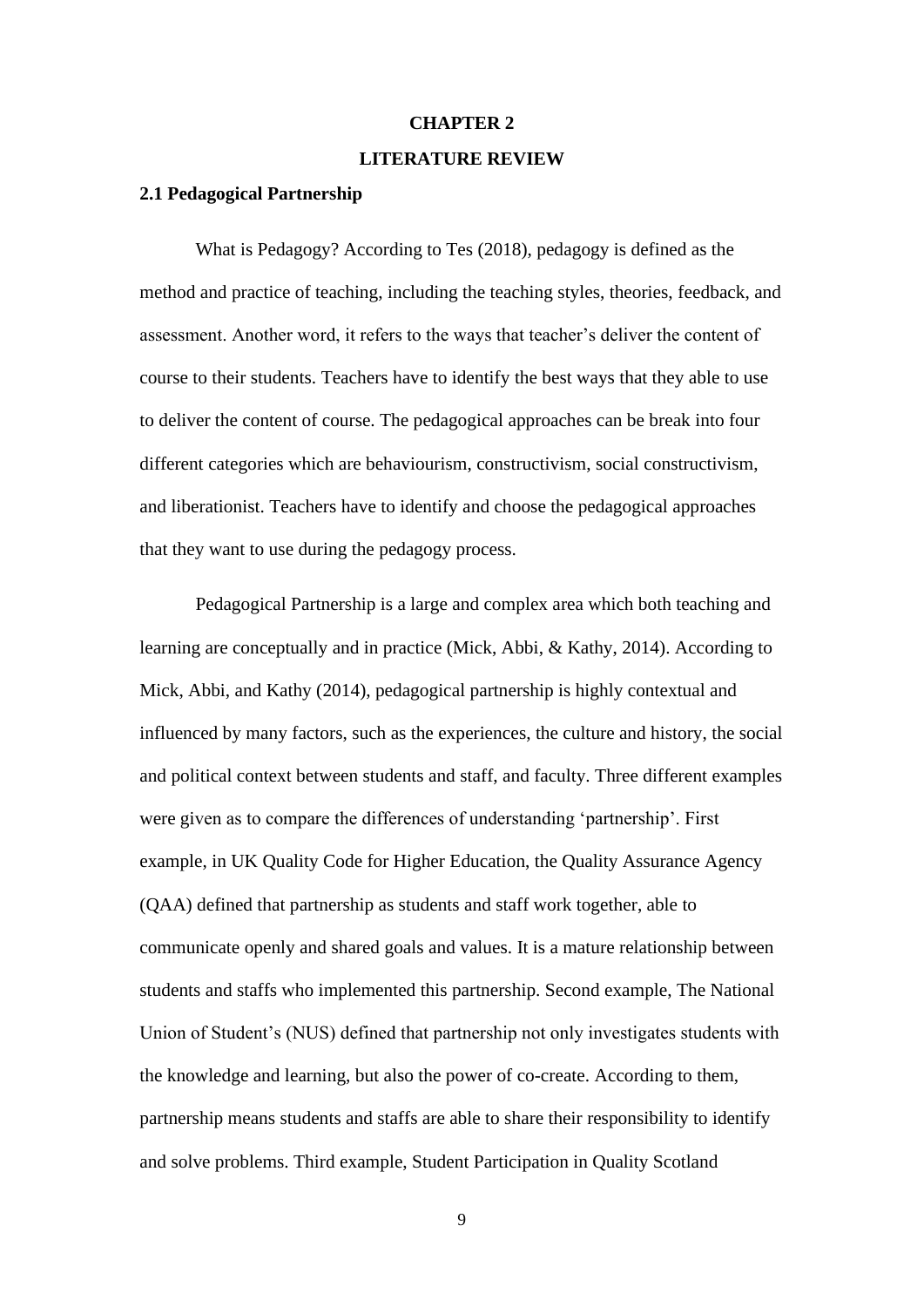(Sparqs) defined partnership as a relationship between students and staffs which is equally work together. They able to respect each other, not only sharing their own knowledge and skills but also able to joint their knowledge and skills together to enhance works.

#### **2.2 Benefits of Pedagogical Partnership**

First, Student-Faculty pedagogical partnership able to create brave spaces (Cook-Sather, 2016). "Safe space" was defined as a space which no danger, risk or harm will be able to get into it. Rather than "Safe space", Cook-Sather introduce another term which is "Brave space". Brave space implies that, although the space might to be safe and it might consist of danger, risk or harm, those who enter that space will have courage to face those danger, risk or harm. This is because during the pedagogical partnership, students will be able to work together with the academic staff, discuss and share the problems or experiences. Students in this pedagogical partnership are advised to share anything they faced with their academic staff to solve their problems and improve their learning experiences. Hence, brave space will be created within and through the student-faculty pedagogical partnership.

Next, pedagogical partnership can build a sense of belonging, create a trusting classroom community and spark hope (Cook-Sather, 2017). According to Cook-Sather, every each of us need these three things to inspire us in our life which are belonging, trust and hope. These feelings will affect the ability of a person to be meaningfully present and engaged. Students who feel that they are not belong, feel distrustful or even hopeless will cause them not able to perform well in their learning and teaching process. They might be not able to integrate themselves into small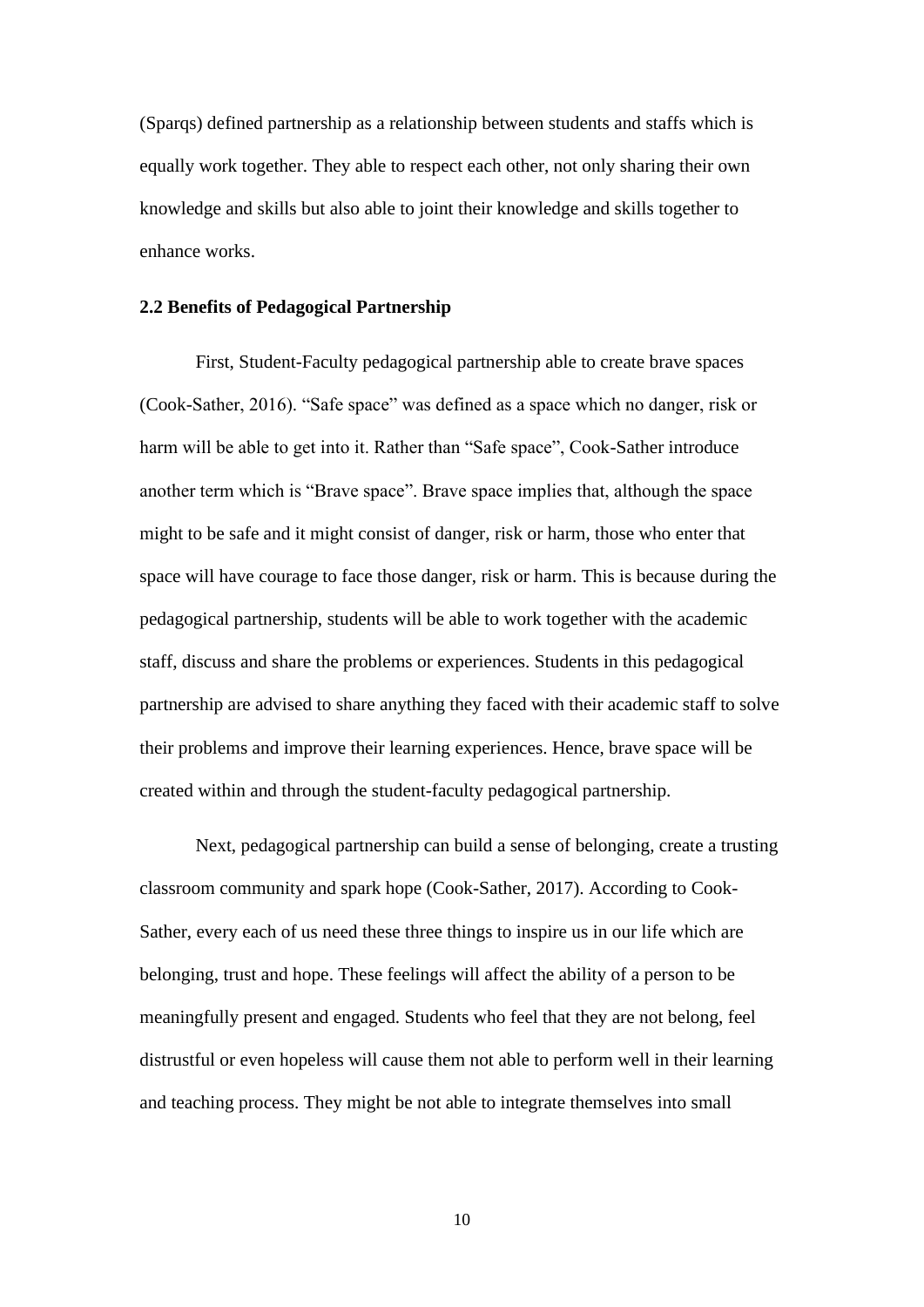groups or even the social life. Hence, pedagogical partnership enables students to create the feeling of belonging, trust and hope.

Moreover, pedagogical partnerships able to enhance learning experience and positive wellbeing (Jennifer & Harry, 2019). Students' emotions will be able to foreground when pedagogical partnerships implemented. This is because student's emotional realm of learning is important if wants to enhance students' positive wellbeing for the learning and teaching process. From the results of the study, the feedback most of the students have said that pedagogical partnerships enhance their learning experiences because they will be able to ask questions or get some comments for the things that they are not really understand. This is because sometimes some of the students are not able to understand clearly or get the information that teachers gave and these make them confuse, hence they are not able to perform well. Some of the feedback also said that, with the discussion on the part that they did wrong or confuse will be able to make them feel motivate, able to enhance their learning experience and cultivate positive wellbeing.

According to Felten, Bovill, and Cook-Sather (2014), pedagogical partnerships tend to produce similar outcomes for both students and faculty. They had identified three clusters of outcomes from the student-faculty partnerships which are engagement, awareness, and enhancement. Engagement can be explained as to enhance the motivation and learning of students; awareness is to develop the metacognitive awareness and a stronger sense of identity; enhancement is to improve the teaching and learning of classroom experience (Mick, Abbi, & Kathy, 2014, p. 20). Not only students, but faculty will also get benefits when pedagogical partnerships implemented. For example, students will be able to increase their motivation and confidence on learning while faculty able to enhance their ways of teaching to helps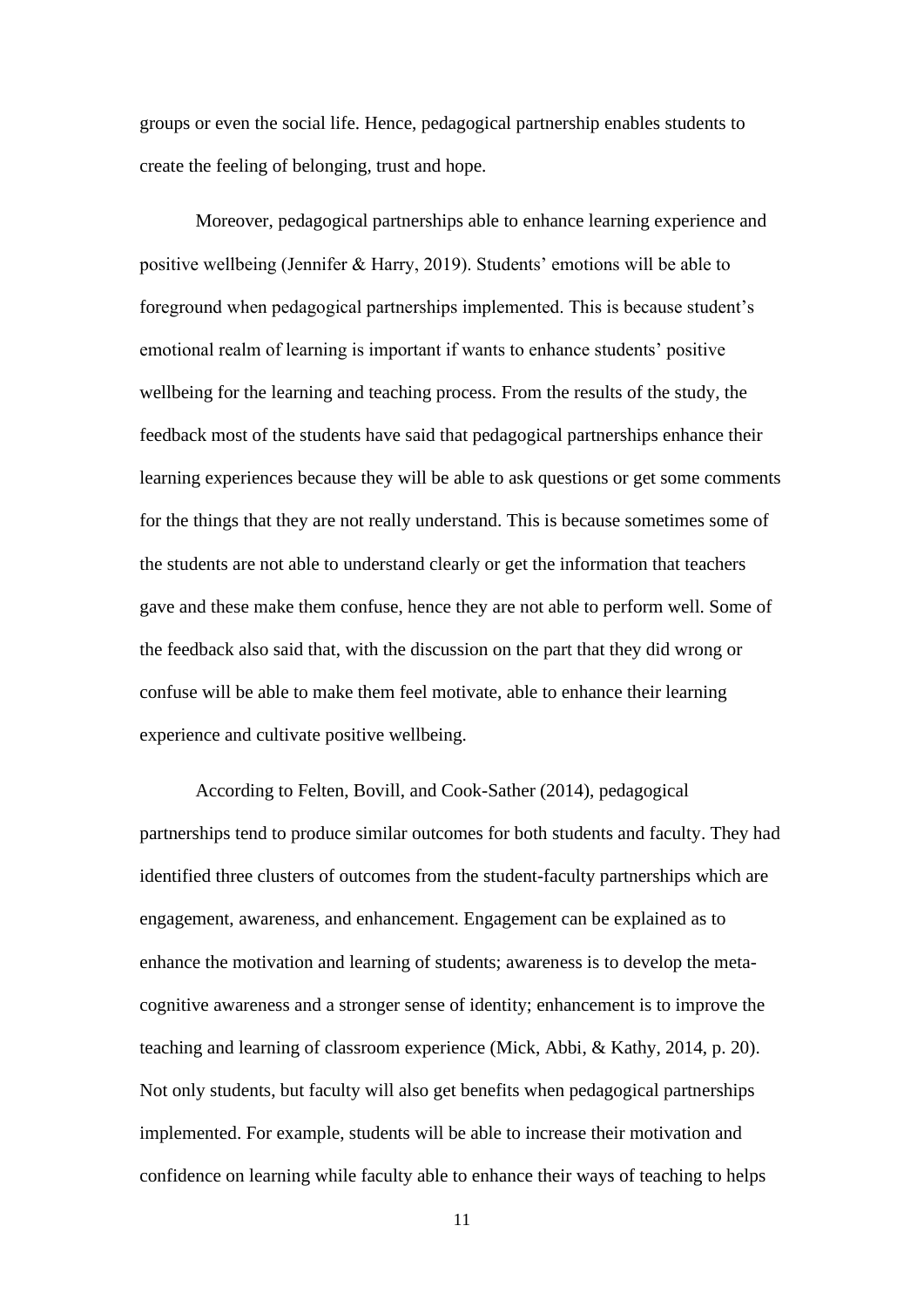students to improve. Pedagogical partnership is just like a collaboration between students and faculty, they will work together to enhance the learning and teaching process.

#### **2.3 Pandemic of COVID-19**

According to Ain Umaira Md Shah (2020), Coronavirus disease 2019 (COVID-19) is a disease that originally found in Wuhan, China and was confirmed by the World Health Organization on January 12, 2020. This disease has spread in a high speed until almost the whole world affected. The WHO is then defined this disease had an incubation period of 14 days and it can be transmitted within this period. Malaysians were not prepared well to fight this pandemic and when the positive cases started to increase rapidly, Malaysian began to panic. As to control this situation, Malaysia government implemented a Movement Control Order (MCO) on March 18, 2020. This MCO restricted the movement of Malaysians into or out of an area and affects normal daily life. Recently, the Minister of Education had announced that students will be back to school on January 20, 2021 and the higher education students will estimate back to University in March. However, the increasing of positive cases forced the government to enforce the Movement Control Order (MCO) again to reduce the number of positive cases. This causes the original plan that announced by the Minister of Education cannot implement and students still have to continue their studies through online learning.

#### **2.4 Online Learning**

Online learning is education that takes place over the Internet, and it becomes the newest and most popular form of distance learning during the pandemic of COVID-19 (Joshua, & Ph, 2020). Online education or online learning had